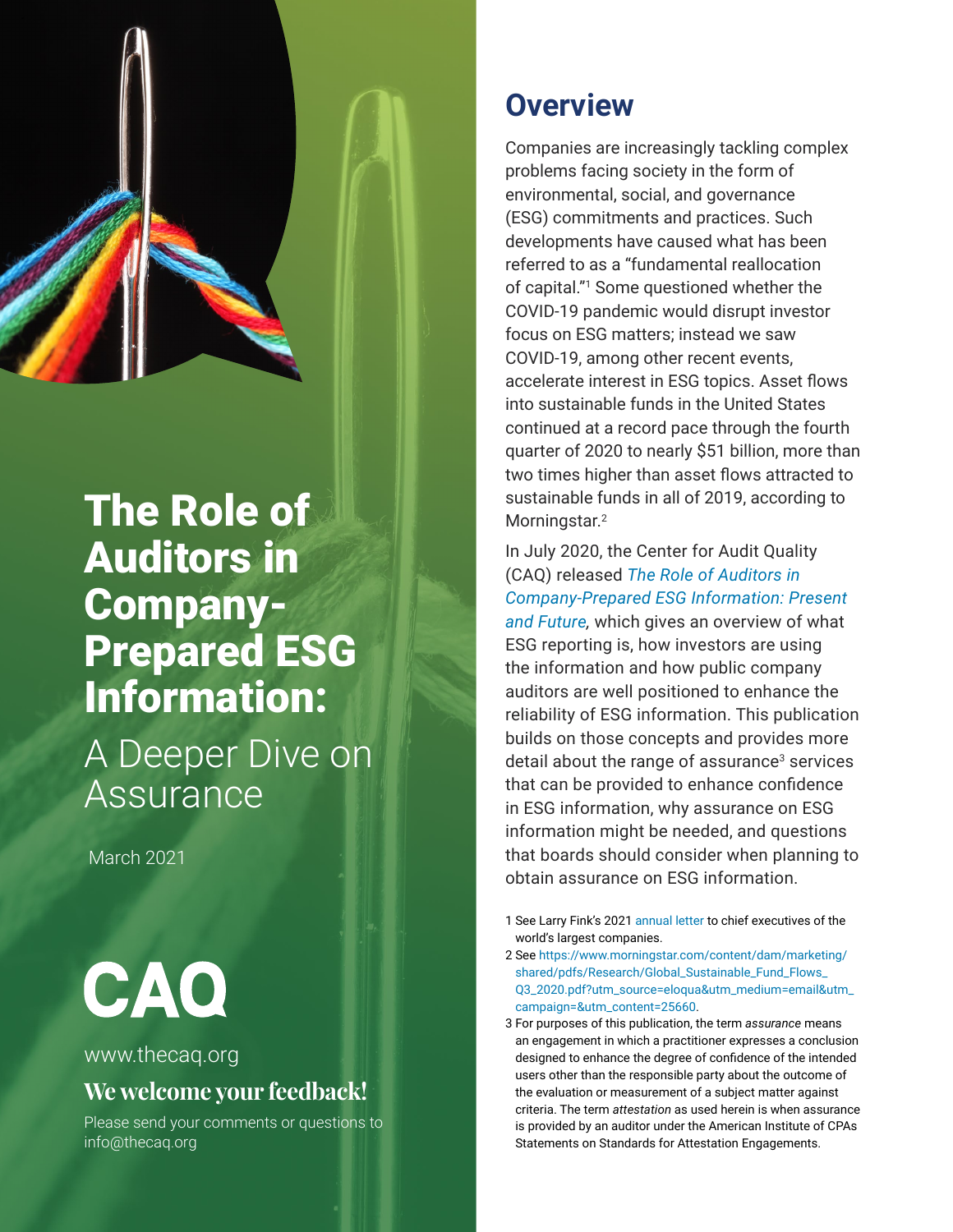#### WHAT ARE THE AUDITOR'S CURRENT RESPONSIBILITIES RELATED TO ESG INFORMATION?

For audits of US public companies, the Public Company Accounting Oversight Board (PCAOB) sets forth requirements and guidance for auditor involvement when other information is included in a document with the audited financial statements. The auditor's responsibility with respect to information in a document that contains the audited financial statements does not extend beyond the financial information identified in the auditor's report. The auditor has no obligation to perform any procedures to corroborate this other information.

However, PCAOB auditing standards do require that the auditor read the other information in documents containing audited financial statements, including ESG information, and consider whether such information, or the manner of its presentation, is materially inconsistent with information appearing in the financial statements. For example, if a company discloses ESG-related goals and any progress in achieving them in the Management's Discussion & Analysis section of an annual report on Form 10-K, the financial statement auditors would only be required to read the presented ESG information for consistency with the financial statements or material misstatements of fact; the auditors would not be required to perform audit or review procedures directly on that ESG information. A material misstatement of fact is a high threshold and given the nature of ESG information it may be highly unlikely the auditor would be aware of a misstatement of fact given such information is outside the scope of an audit of financial statements and internal control over financial reporting (ICFR).

In addition, sustainability reports and ESG information often are included in company reports that do not include the audited financial statements. In these instances, the auditor has no responsibility for the ESG information as part of the financial statement or ICFR audits.

#### WHY MIGHT A COMPANY SEEK ASSURANCE ON ESG INFORMATION?

There are many reasons why a company and its stakeholders may find third-party assurance on its ESG information useful. For example:

- + Boards of directors may want to assess whether public facing disclosures about ESG are of a high quality, as these issues are increasingly seen by investors as a window into business viability and the future of company performance.
- + Investors are increasingly focused on ESG information because they find such information helpful in understanding a company's long-term value creation strategy, and the information enables them to manage their investments based on ESG risks and opportunities. Thirdparty assurance can enhance the reliability of ESG information by providing insight into the reliability of management's assertions, data, and disclosures.
- + Management may want to seek assurance from a third-party to obtain another perspective on its ESG reporting and associated processes. Assurance from a third-party over ESG information can enhance management's confidence in the integrity of the company's disclosed ESG information—the data, processes, procedures, expertise, and oversight necessary to produce reliable ESG information.
- + Other stakeholders including customers, suppliers and prospective employees also may rely on a company's ESG information to make decisions and assurance by a third-party could enhance the reliability of such information. For example, information on a company's sustainability practices in the supply chain may determine whether a customer purchases a product or chooses to purchase it from a competitor.
- + Assurance of ESG information may impact a company's rankings and ratings on sustainability indices (e.g., Dow Jones Sustainability Index).

#### WHY ENGAGE A PUBLIC COMPANY AUDITOR TO PROVIDE THIRD-PARTY ASSURANCE?

Assurance providers range from public company audit firms that provide independent, objective, standards-based attestation services to engineering or consulting firms that provide "certification" or "verification" services.

A review or examination attestation engagement performed in accordance with the American Institute of CPAs (AICPA) Statements on Standards for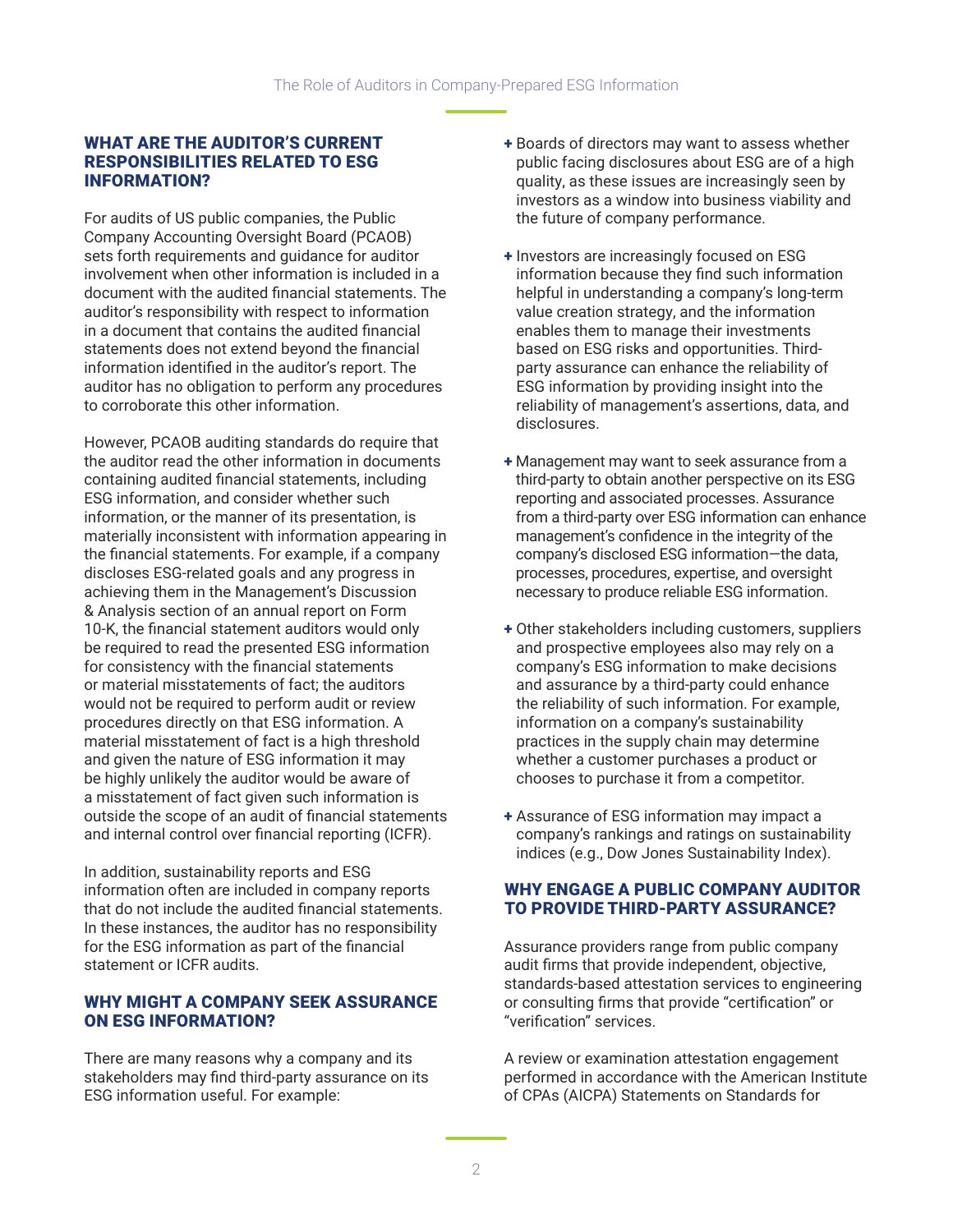Attestation Engagements ("attestation standards") from a public company audit firm results in the issuance of an independent accountant's report. Like the audits of financial statements and ICFR, attestation of ESG information by a public company auditor can provide an objective and impartial assessment of the assertions, data, and other disclosures made by management. Obtaining any level of assurance by public company auditors is standards based and involves gaining an understanding of processes, systems, and data, and then evaluating evidence and the results of the procedures in order to form a conclusion.

Third-party assurance of ESG information in the form of an attestation engagement from a public company auditor often is differentiated from other forms of assurance because public company auditors:

- + Are required to be independent of the companies they audit, in accordance with applicable independence standards. Other service providers may or may not be required to adhere to an independence framework that is consistent, monitored and well defined.
- + Are already skilled in gaining an understanding of a company, its business cycles and processes, and how the company creates value, through experience gained from financial statement and ICFR audits. This results in less management time and resources needed to educate another service provider.
- + Typically have access to knowledge and specialists that encompass most areas of ESG information and are not limited to providing assurance only over a specific specialty (e.g., greenhouse gas emissions).
- + Are required to plan and perform attestation engagements with professional skepticism.
- + Are experienced in reporting on compliance with various established standards and frameworks.
- + Have a long history and experience of independently evaluating information that is then used in making capital allocation decisions.
- + Are required to maintain a system of quality

#### CAN A PUBLIC COMPANY USE THE SAME INDEPENDENT ACCOUNTING FIRM FOR ITS FINANCIAL STATEMENT AUDIT AND ATTESTATION OVER ITS ESG INFORMATION?

Yes, performing a review or examination engagement of a public company's ESG information is considered a permissible service for the independent accounting firm performing the financial statement audit, subject to pre-approval from the audit committee. The performance of review or examination attestation services by an independent accounting firm requires that firm to meet certain independence requirements.

control that is designed to provide the public company audit firm with confidence that its auditors complied with professional standards and that the reports issued by the public company auditor are appropriate.

+ Are required to adhere to continuing professional education, ethics, and experience requirements, including attending specialized training.

Other service providers may or may not consistently maintain a system of quality control that is monitored and well defined or adhere to such rigorous professional education and experience requirements.

#### WHAT ESG INFORMATION CAN BE IN THE SCOPE OF AN ATTESTATION ENGAGEMENT?

Attestation engagements on ESG information performed by public company auditors in the United States are generally performed under the AICPA attestation standards. An attestation report results from an engagement in which the auditor obtains assurance that a subject matter is measured, evaluated or presented in accordance with certain criteria (e.g., a breakdown of water withdrawal by source and amount from water-stressed areas in megaliters in accordance with Global Reporting Initiative 303: Water and Effluents). The ability of a public company auditor to perform an attestation engagement depends significantly on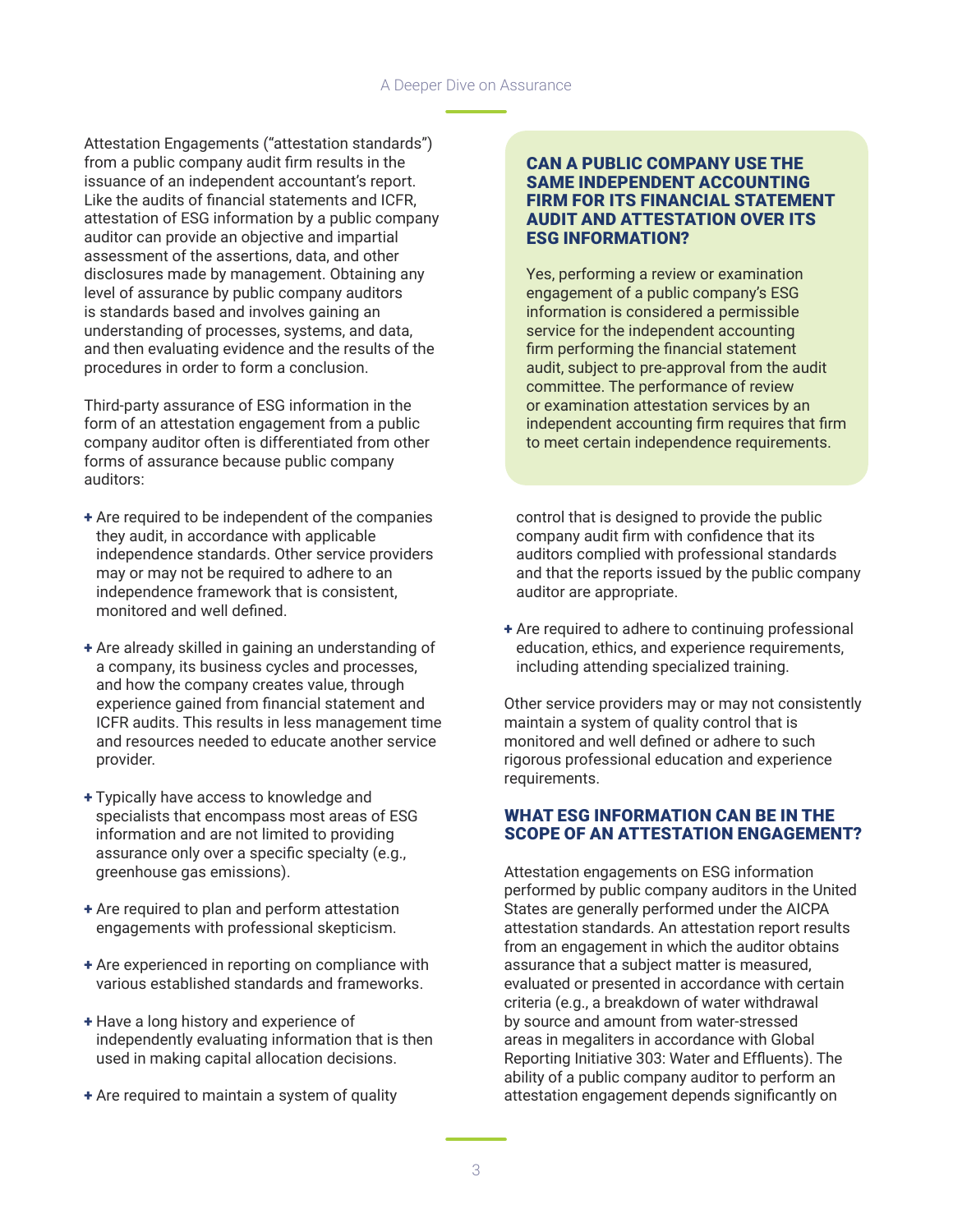the appropriateness of the ESG information being evaluated and the suitability and availability of the criteria used as a measurement tool as required by the AICPA attestation standards. Other types of service providers that provide assurance on ESG information are not bound by the same requirements.

With respect to ESG information, quantitative metrics that are clearly defined and are reported in accordance with ESG standards, such as those put forth by the Sustainability Accounting Standards Board or the Global Reporting Initiative can lend themselves to being in the scope of an attestation engagement performed by public company auditors. Certain qualitative statements related to ESG that cannot be measured or evaluated against a set of criteria may not be within the scope of an attestation engagement. For example, a statement such as "We are one of the most sustainable companies in the world" likely would not be one that a public company auditor could provide assurance on given that this information may not be capable of consistent measurement or evaluation and sufficient appropriate evidence would likely not be available to support this statement.

#### WHAT LEVEL OF ATTESTATION SERVICE CAN BE OBTAINED ON ESG INFORMATION?

An entity's determination as to the level of attestation service needed or desired will be informed by various factors, including management's objectives in presenting the information, management's readiness for an attestation engagement, the company's intended audience, and the needs and expectations of potential users. When considering an attestation engagement over ESG information, it is important to think through the desired level of assurance that management and those charged with governance are seeking from such engagement:

+ **Examination engagement**: Consists of an examination performed by a public company auditor resulting in an independent opinion indicating whether the ESG information is in accordance with the criteria, in all material

respects. An examination engagement is the closest equivalent to the reasonable assurance obtained in an audit of financial statements and is more thorough than a review engagement.

+ **Review engagement**: The objective of a review engagement is to obtain limited assurance and for the public company auditor to express a conclusion about whether any material modifications should be made to the ESG information in order for it to be in accordance with the criteria. Review engagements are substantially less in scope than examination engagements.

#### WHAT IS A READINESS ASSESSMENT ON ESG INFORMATION?

Public company auditors can also provide a separate ESG information readiness assessment, performed as a consulting engagement in accordance with the AICPA consulting standards, although it is not an attestation service. Once a readiness assessment has been completed, the company may be able to obtain an independent view as to whether the selection of an ESG reporting framework, its reporting processes, internal controls, evidence available, and governance related to ESG information provide the basis for an attestation engagement at the desired level of assurance.

#### ESG ASSURANCE QUESTIONS FOR BOARDS OF DIRECTORS

Board oversight of an entity's ESG reporting is critical for establishing and maintaining good governance, policies, and controls over the ESG reporting process. Board involvement in a company's decisions related to the assurance of ESG information is equally important. For those companies that already have started reporting ESG information and are considering an attestation engagement, boards may want to ask the following questions:<sup>4</sup>

- + What is the purpose and objective of the attestation engagement on ESG information?
- + Who are the intended users of the ESG information and related attestation report?

4 For companies that have not started reporting ESG information, see the CAQ publication *[The Role of Auditors in Company-Prepared ESG](https://publication.thecaq.org/rotaesg/introduction/)  [Information: Present and Future](https://publication.thecaq.org/rotaesg/introduction/)* for additional considerations.